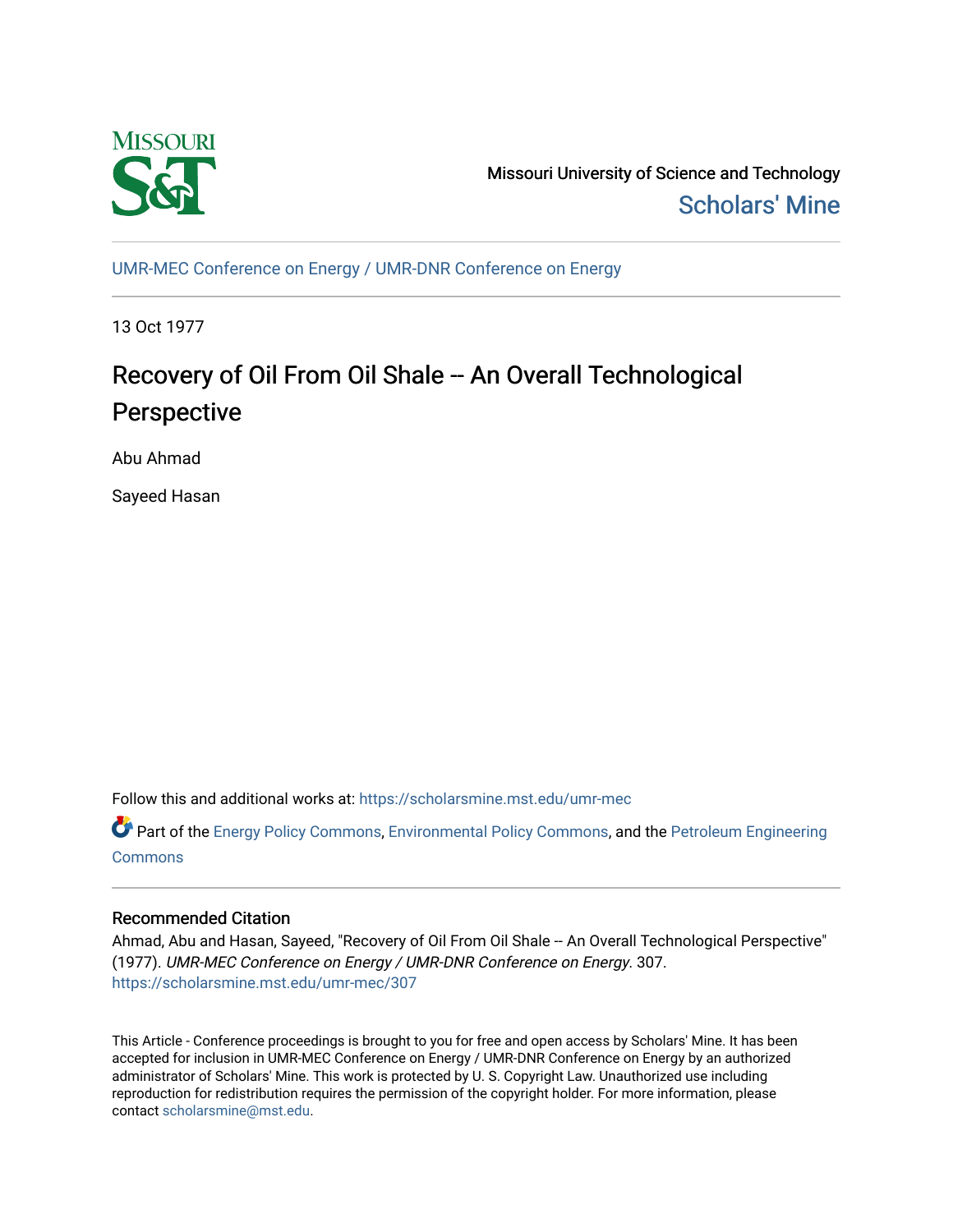## RECOVERY OF OIL FROM OIL SHALE - AN OVERALL TECHNOLOGICAL PERSPECTIVE

Abu Ahmad, Owens-Coming Fiberglas, Technical Center, Granville, Ohio 43023

Sayeed Hasan, Control Data Corporation, Houston, Texas 77042

#### Abstract

The hydrocarbon content of oil shale can be converted into liquid oil which is a possible energy resource for the future. Different aspects of shale oil recovery is briefly discussed. The technology of modified in situ oil shale retorting, which is receiving increasing attention for commercialization, is discussed in a little more detail.

#### 1. INTRODUCTION

**Oil shale** does not contain any liquid oil, rather **it is** a **varied** mixture of solid inorganic and **organic matter** (1). The hydrocarbon content of **oil shale which** can be converted into liquid oil **is known as kerogen.** Kerogen is insoluble in **coanon organic** solvents. Fortunately, however, **it is thermally** unstable and upon heating to **above** 700 **degrees** F produces oil. Also produced **during decomposition** are some light hydrocarbons **and coke which may** be utilized as an energy **source for further** extraction and for power **generation for the recovery** plant facilities. **The term "retorting"** is used to mean the recovery **of** oil **from** oil shale **by** thermal decomposition. **Retorting can be** carried out either above ground **or underground,** the latter being more commonly **known as "in** situ" retorting.

## 2. BACKGROUND AND HISTORY

**Extensive deposits** of oil shale exist in the U.S. **in Colorado, Utah** and Wyoming and in some mid**eastern states** (1). It is also available in many **other parts of** the world. Estimates of total **recoverable oil** run in to trillions of barrels **and far surpass** the total estimated recoverable

crude petroleum reserves in the world.

Investigators have been involved in research for the last half-century to develop the technology for oil shale retorting  $(2,3,4)$ . The basic process under study has always been thermal extraction. Depending on the mode of heat transfer retorting can be classified into the following categories (5):

- (a) indirect heating by radiation and conduction
- (b) direct heating by circulation of externally heated fluid
- (c) direct heating by combustion of carbonaceous matter in oil shale
- (d) heating by contact with hot recycled solids.

Retorts of the type (b), (c) and (d) have been considered for commercialization (3,5). Each type has special advantages and disadvantages based on the ease of material handling, need for external energy, chemical yield, etc.

- Retorting can also be classified as (4):
- (1) aboveground
- (2) in situ (underground).

Aboveground retorting is associated with large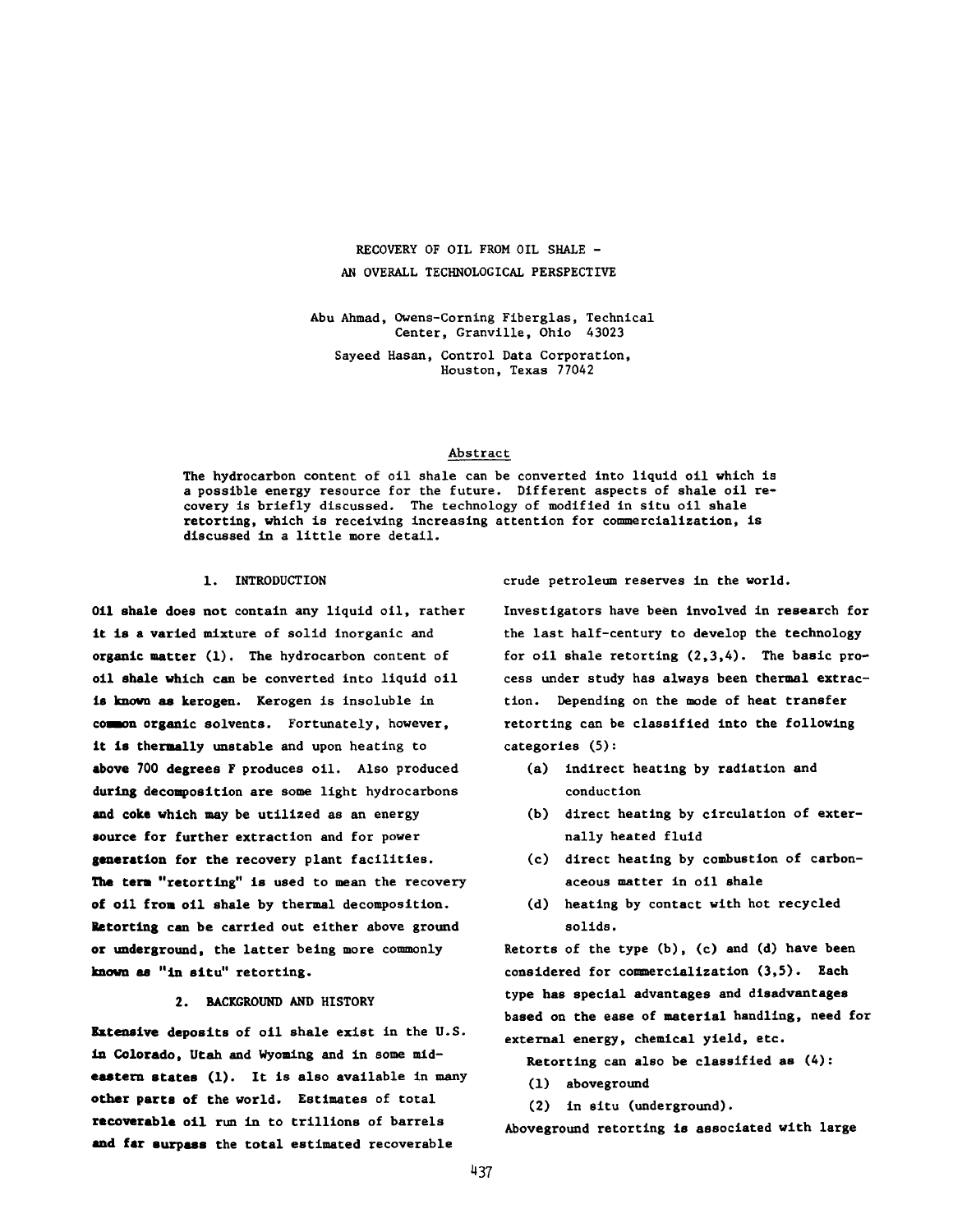mining operations, large scale solids handling, large capital investments for mining equipment and retorting plant facilities, and disposal of large quantities of spent shale. In situ retorting minimizes most of the problems mentioned above and is favored over aboveground retorting for commercialization at this time (6). In situ retorting can again be classified as true in situ or modified in situ (7,8), the latter being at the most advanced stage for commercial exploitation.

For mining, both surface mining (open pit or strip) and underground mining (room and pillar, longwall) have been considered (5,9,10,11). Choice of mining condition depends on the location of the deposit and its accessibility, economics, bed depths and the effects on the environment. In any case, the mining operations necessary for aboveground retorting will be massive in nature and the capital investment requirement will be enormous.

In order to achieve the desired permeability in the bed and for size reduction of the oil shale particles, fracturing is necessary (5,11). Hydraulic, electrical and nuclear fracturing techniques, and the use of chemical explosives have been investigated. Nuclear fracturing would be most economical but is not preferred for obvious environmental reasons.

There is a scarcity of water in the region containing the most rich oil shale reserves in this country (12). This region is partially agricultural and depends on irrigation. The water requirement for retorting plant facilities may raise many legal problems at various levels of the government.

Oil from oil shale is a heavy, viscous liquid with a high pour point and contains some undesirable elements. Some treatment and upgrading of this oil would be necessary prior to shipment to a refinery. Treated crude shale oil once refined, however, can provide many extracts and may be used either as a liquid fuel or as a raw material for petrochemical industries. Results of some

recent investigations on the health effects of oil shale retorting indicate that shale oil production is nc more hazardous than natural oil production (13).

For the design, optimization and control of the retort and retorting, a mathematical model which gives an adequate description of the process is desirable. Various government agencies and private industries have been involved in recent years in the development of mathematical models for oil shale retorting (8,14,15,16,17,18). The models are tested with laboratory and field test data and show reasonable agreement for the percentage oil recovery, retorting advance rate and temperature profile in the retort. These models will be useful in devising alternate processes, suitable control schemes and in determining optimum operating conditions for oil shale retorting.

Various aspects of oil shale retorting have been briefly discussed in this section. References cited here will provide additional and detail information to the reader on any particular topic. Modified in situ oil shale retorting, which is receiving increasing attention for commercialization, is discussed in the following section in a little more detail.

3. MODIFIED IN SITU OIL SHALE RETORTING The technique of vertical forward combustion is used in modified in situ oil shale retorting. A schematic of the process is shown in Figure 1. The process involves mining a portion of the bed and fracturing of the remainder to create the necessary void volume in the retort for the passage of gas and liquid. External heating of the top of the retort is used initially to start retorting. Kerogen decomposes forming oil which flows down under gravity. Spent shale contains some residual carbon which undergoes combustion with external air supply and provides the energy for subsequent retorting. A mixture of air and recycled gas may be used to control the rate of movement of the flame front to optimize the rate of recovery and chemical yield. The oil collects at the bottom and is recovered by pumping.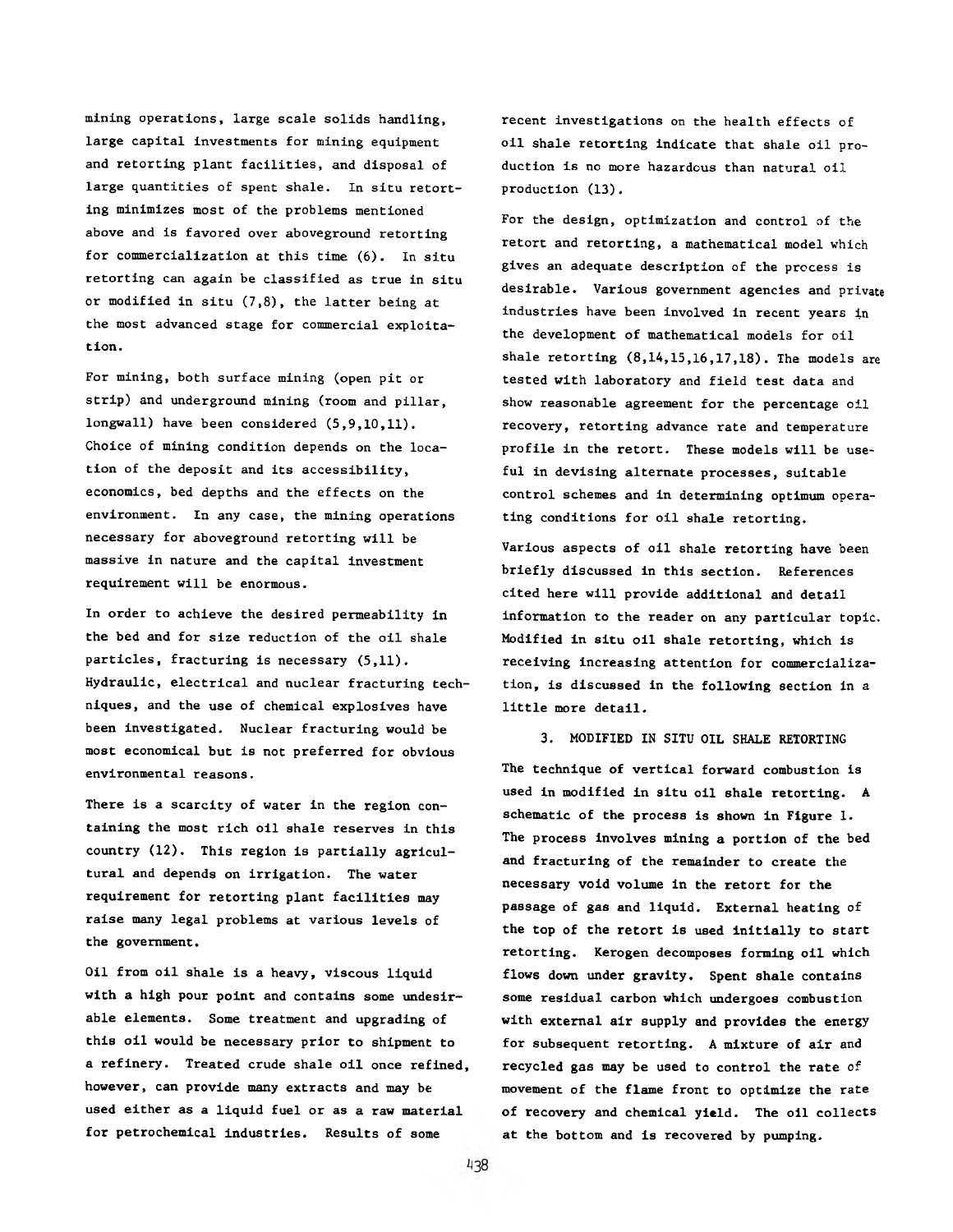

FIGURE 1. MODIFIED IN SITU OIL SHALE RETORTING

The void volume in the retort is an important process variable. During their field tests, Occidental Oil Company used a void fraction of about 0.15 to 0.20 (8). Laramie Energy Research Center (LERC) used a void fraction of about 0.40 for their pilot plant, where modified in situ retorting was simulated in an aboveground retort (19). A lower void fraction is desirable since it reduces the mining cost, however, the retorting advance rate decreases with decreasing void fraction. The ideal void fraction needs to be determined by process optimization study such that a balance between the mining expenses, percent and total oil recovery, and retorting advance rate is achieved.

Another important process variable is the oxygen concentration in the incoming gas phase. If pure air is supplied (oxygen concentration 21 percent), a substantial amount of oil produced may undergo combustion. The retorting advance rate is fast but the percent oil recovery is less. Pilot plant test results by LERC reported oil recovery of about 50 percent under this condition (19). A reduction in oil combustion and a controlled retorting advance rate can be achieved from a reduction of oxygen concentration in the gas phase by mixing air with some of the produced gas. When the oxygen concentration is about 8 to 9 percent, the retorting rate is too slow and seems to be impractical. Field test and pilot plant results indicate that an oxygen concentration of about 13 to 15 percent is desirable for optimum oil recovery and retorting advance rate (8,15). The retorting rate is also dependent on superficial gas velocity.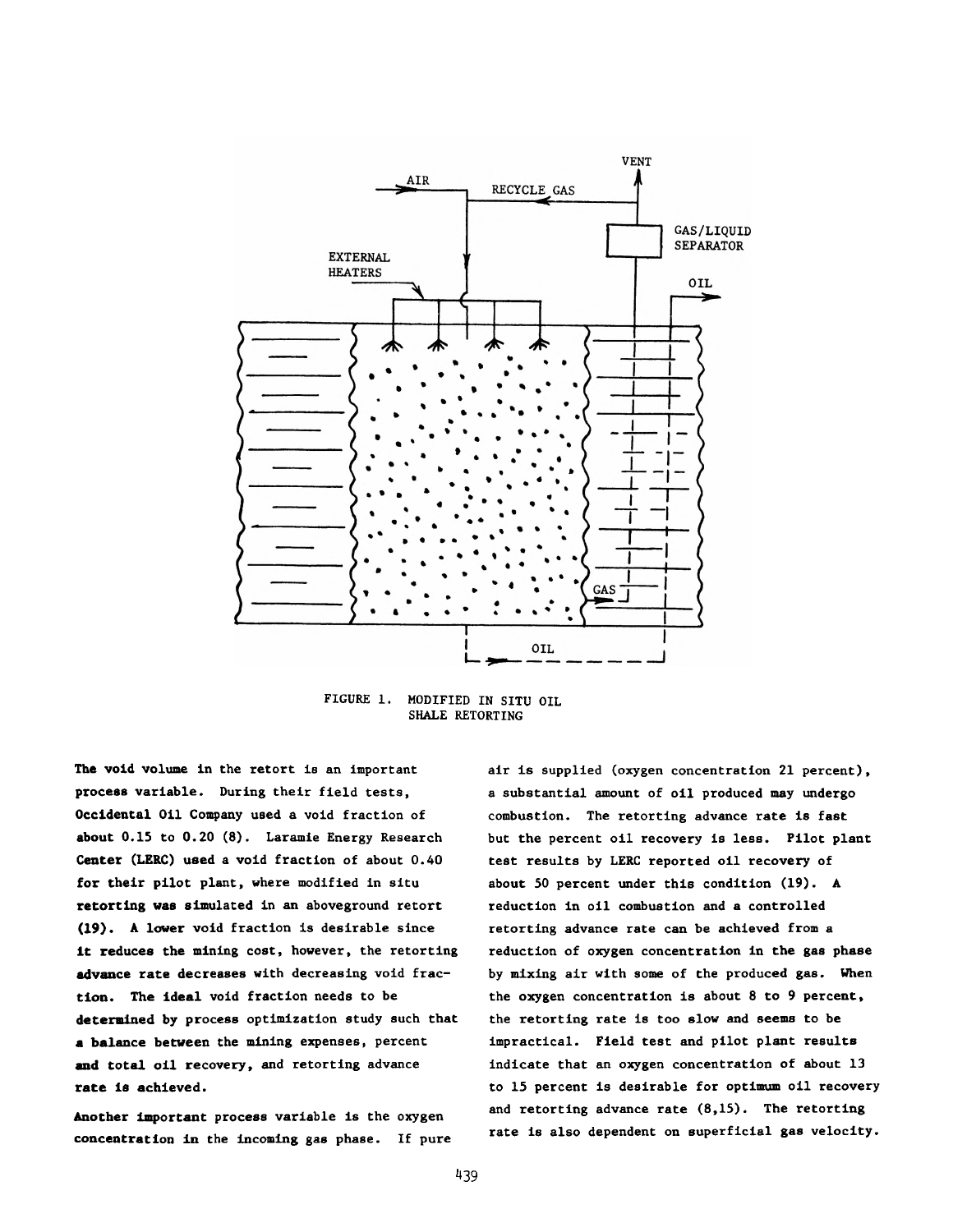With increasing superficial gas velocity, the retorting rate increases.

The major chemical reactions that occur during in situ oil shale retorting are:

- (1) decomposition of kerogen
- (2) combustion of residual carbon
- (3) decomposition of inorganic carbonates
- (4) combustion of oil
- (5) combustion of the combustible material in the gas phase.

Various mechanisms have been postulated to describe the kinetics of kerogen decomposition (1). The degree of complexity varies from a single first order reaction producing oil, gas and coke to a chain of series and parallel reactions, with the production of different intermediates and products. The combustion of residual carbon provides a fraction of the energy for sustaining the retorting process. The rest of the energy required is provided by combustion of the combustible material in the gas phase (carbon monoxide and light hydrocarbons) and by combustion of a fraction of the oil produced. Thus, once initiated, in situ oil shale retorting is self sustaining and does not require additional external energy input. For obvious reasons it is desirable to design the retort such that the combustion of the oil produced would be the minimum. Oil shale contains some inorganic carbonates (CaCO<sub>3</sub> and MgCO<sub>3</sub>) which also undergo decomposition. These are endothermic reactions and fortunately act as heat sinks and control the temperature peak in the retort. The distribution of particle sizes, created by fracturing, plays an important part in some of these reactions. Work is continuing towards a better understanding of the kinetics and mechanisms of the various chemical reactions.

The complexities involved in oil shale retorting can hardly be overemphasized. There are some inherent uncertainties due to the unknown formation of an underground retort. Particle size distribution and non-ideal flow conditions of both gas and liquid phases increase both the complexity and the uncertainty. The phenomenon of possible partial oxidation of kerogen is not

clearly understood. However, research is continuing and progress has been made in all areas and the practicality of modified in situ oil shale retorting has been successfully demonstrated by field tests. Oil recovery of about 65 percent has been achieved (8,19) which probably could be increased by process optimization.

### 4. CONCLUSION

To summarize, oil shale has been known as a potential energy source for a few hundred years. Commercial exploitation was not feasible due to the lack of sound technology and for various economic and environmental reasons. In recent years technological advances have been made and the practicality of oil shale retorting has been adequately demonstrated by field tests. In situ retorting minimizes environmental problems and, in today's oil economy even the high price of shale oil could be justified. The growing demand for energy, gradual depletion of natural oil and gas, political problems associated with the distribution of oil from the Middle East, and the huge potential shale oil reserves make it an inevitable energy resource for the future and the authors feel that the commercial exploitation of shale oil is only a matter of time.

#### 5. REFERENCES

- (1) Sladek, T. A., "Recent Trends in Oil Shale Part 1: History, Nature, and Reserves", Mineral Industries Bulletin, 17 (6), November, 1974.
- (2) Russell, P. A., "Oil Shale Research: A Brief History", Proceedings of the Ninth Oil Shale Symposium, 71 (4), October, 1976.
- (3) Schora, F. C., Tarman, F. C. and Feldkirchner, H. L., "State-of-the-Art - Aboveground Shale Processing", Hydrocarbon Processing, February, 1977.
- (4) Schora, F. C., Tarman, F. C. and Feldkirchner, H. L., "State-of-the-Art - In Situ Shale Processing", Hydrocarbon Processing, March, 1977.
- (5) Sladek, T. A., "Recent Trends in Oil Shale Part 2: Mining and Shale Oil Extraction